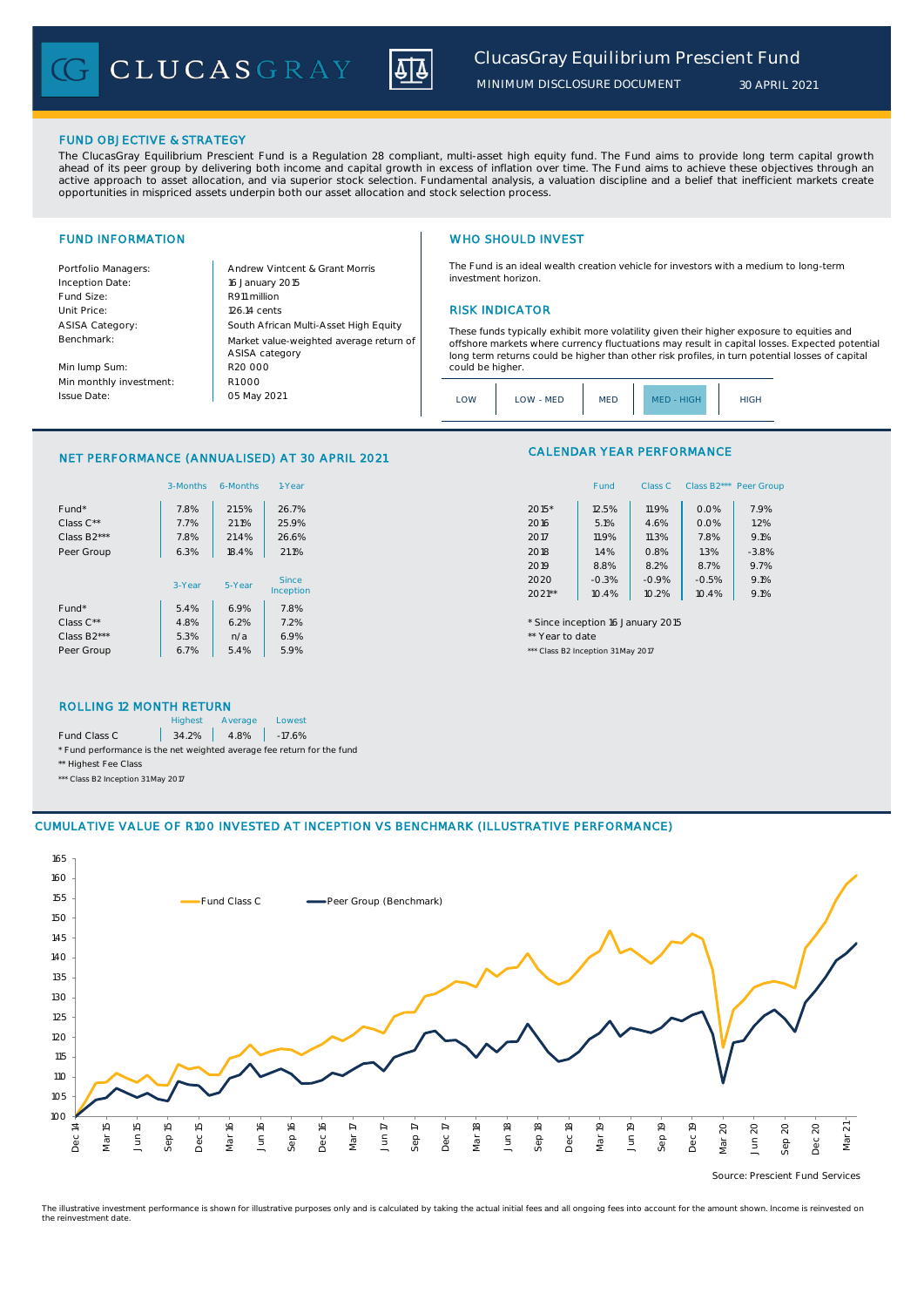CLUCASGRAY



# TOP 10 SA EQUITY HOLDINGS FUND ASSET ALLOCATIONS

| 3.3%<br>3.2%<br>2.7%<br>2.6%<br>2.4%<br>2.3%<br>2.0%<br>2.0%<br>1.9%<br>1.9% |                         |  |
|------------------------------------------------------------------------------|-------------------------|--|
|                                                                              | ABSA                    |  |
|                                                                              | Naspers                 |  |
|                                                                              | <b>MTN</b>              |  |
|                                                                              | <b>Standard Bank</b>    |  |
|                                                                              | Brit AM Tobacco         |  |
|                                                                              | Anglo American          |  |
|                                                                              | Motus Holdings          |  |
|                                                                              | Long4Life               |  |
|                                                                              | <b>Exxaro Resources</b> |  |
|                                                                              | Growthpoint Properties  |  |

# DISTRIBUTIONS FEE STRUCTURE



| <b>Distribution Frequency</b> | Annually            | TFR                                 | Class C | Class B <sub>2</sub> |
|-------------------------------|---------------------|-------------------------------------|---------|----------------------|
| <b>Distribution Date</b>      | 01 April            | Annual Management Fee (excl. VAT)   | 1.20%   | 0.75%                |
| Last Distribution             | 4.30 cents per unit | Other Cost                          | 0.10%   | 0.10%                |
|                               |                     | VAT                                 | 0.19%   | 0.13%                |
|                               |                     | Total Expense Ratio (incl. VAT)     | 1.49%   | 0.98%                |
|                               |                     | Transaction Costs (incl. VAT)       | 0.12%   | 0.12%                |
|                               |                     | Total Investment Charge (incl. VAT) | 1.61%   | 1.10%                |
|                               |                     |                                     |         |                      |

### MONTHLY COMMENTARY

The powerful global equity rally off the 2020 Covid crisis lows has continued into 2021, with the MSCI World Index having gained 10% year to date. During the period under review, the Fund has adhered to its policy objective. The ClucasGray Equilibrium Prescient Fund enjoyed a strong quarter, gaining nearly 8%, outperforming the Multi Asset<br>High Equity peer group returns of 6.3%. The Fund is

Whilst the drivers of quarterly performance have been broad based, a number of companies performed well for the Fund - most notably Motus (+48%), MTN (+46%), Reunert<br>(+27%) and Sabvest (+55%). In addition Massmart, Distell aligned, with some holdings lagging the broader market rally. The likes of British American Tobacco, Adcock, Ethos, Standard Bank, Old Mutual and Naspers declined in the<br>quarter. In most cases, we continue to believe their weightings where appropriate.

The asset allocation positioning of the ClucasGray Equilibrium Prescient Fund currently favors South African equity over global equity. As we have previously articulated in some detail, we believe the opportunity set in South African equities is as attractive as we can recall seeing. Against this backdrop, it was pleasing to see the continuing<br>relative recovery in South African equities over equity, having reduced overall exposure to equities into the strong rally in both global and domestic equity over the last few months.

The performance of South African bonds has been disappointing of late, with the All Bond Index declining marginally in the quarter. South African bond yields remain elevated<br>relative to both domestic inflation and global y instruments. The fund continues to be well exposed to South African bonds.

There have been many times over the years when our portfolios have looked different to both peers and the indices - this is not by design, but by leveraging off our<br>investment process, and by looking for underexplored oppo look different. It is an approach that has served our clients well over time, but perhaps not all the time.

The ClucasGray Equilibrium Prescient Fund has been in existence for just over 6 years. The Fund has built a strong track record of performance relative to both peers and<br>inflation over most periods since inception, with th African investors, the current composition of the Fund and our view of prospective returns, we believe that the Fund is well placed to continue to deliver on its investment objectives.

We encourage you to read our April 2021 Commentary available on our website www.cgam.co.za for more detail on our current thoughts and portfolio positioning.